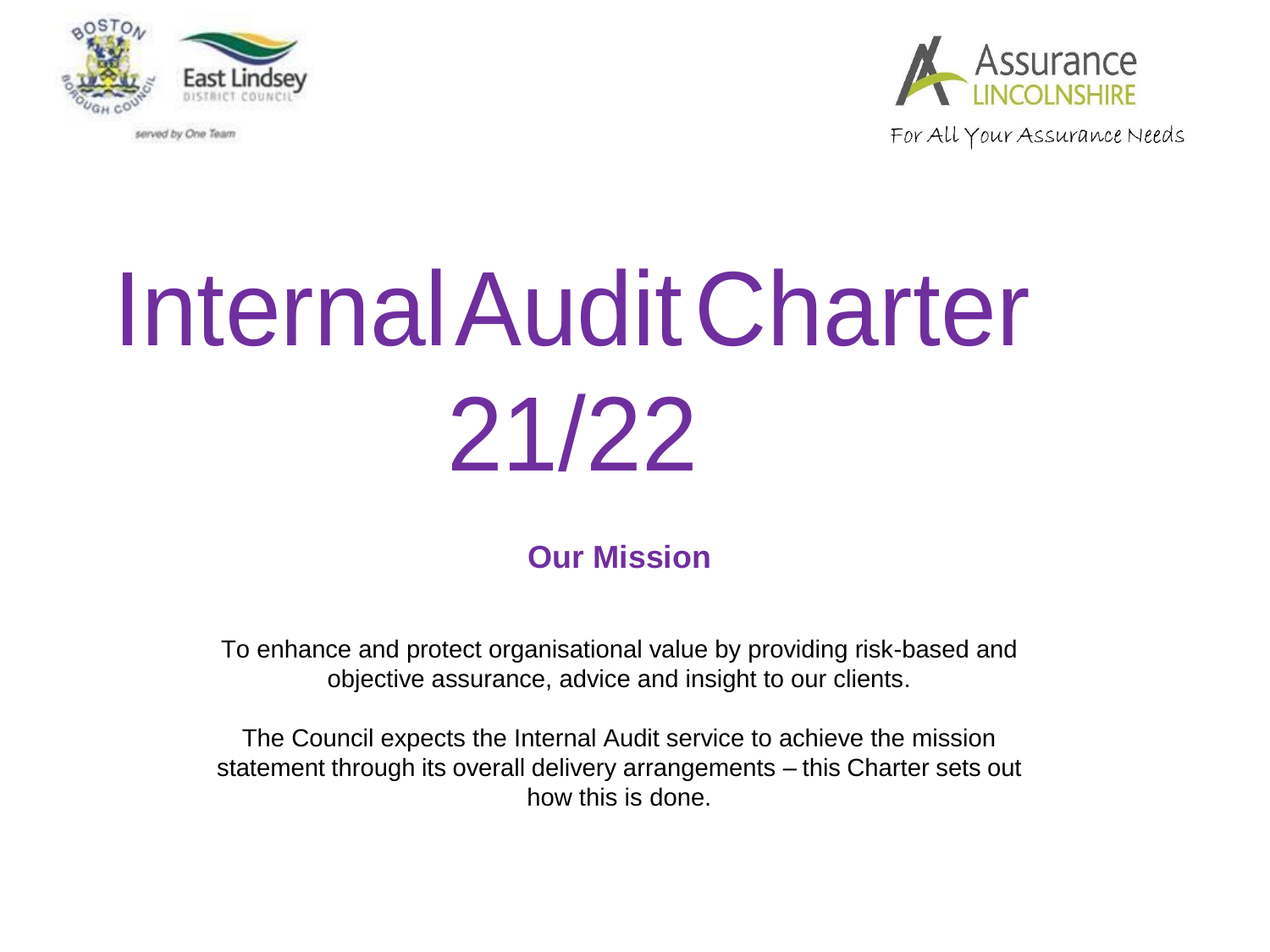# **Purpose of this Charter**

This Charter formally defines Internal Audit's purpose, authority and responsibility. It establishes Internal Audit's position within the Council and defines the scope of Internal Audit activities.

## **Internal Audit's Purpose**

Internal Audit provides an independent, objective assurance and consulting activity that is designed to add value and improve the organisation's operations. It helps the organisation accomplish its objectives by bringing a systematic, disciplined approach to evaluate and improve the effectiveness of risk management, control and governance processes.\*

Internal Audit also provides the Audit & Governance Committee with information necessary for it to fulfil its own responsibilities and duties.

Implicit in Internal Audit's role is that it supports the organisation's management to fulfil its own risk, control and compliance responsibilities.

*\* This is also the "definition" of internal auditing.*

# **Internal Audit's Authority**

There is a statutory requirement for the Council to have an internal [audit of its governance, risk and control processes. The Accounts and](http://www.legislation.gov.uk/uksi/2015/234/pdfs/uksi_20150234_en.pdf) [Audit Regulations 2015, more specifically require that the audit takes](http://www.legislation.gov.uk/uksi/2015/234/pdfs/uksi_20150234_en.pdf) into account the [Public Sector Internal Audit Standards](http://www.cipfa.org/policy-and-guidance/standards/public-sector-internal-audit-standards) (**The Standards** ) or guidance which are mandatory.



These Standards set the basic principles for carrying out internal audit in the public sector and provide criteria against which quality and performance can be evaluated. The Chartered Institute of Public Finance (CIPFA) have also developed an application note for the Standards – which sets out the proper practice for Internal Audit in local government.

Internal Audit derives its authority from these, from this Charter and from the Council's Constitution, specifically the Financial Procedure Rules.

The Head of Internal Audit (HIA) is the "Chief Audit Executive". The HIA and Internal Audit staff are authorised to:

- Have unrestricted access to all the organisation's records, property, personnel, management and elected members relevant to the performance of its engagements, including those relevant to services provided in partnership or under contract with external organisations.
- **Receive information and explanations that are sought in the** course of audit work
- Obtain the necessary assistance of the organisation's personnel in relevant engagements, as well as other specialised services from within or outside the organisation.

Internal Audit has no authority or management responsibility for any of its engagement subjects.

Internal Audit (and its auditors) will not make any management decisions or engage in any activity which could reasonably be construed to compromise its independence. Auditors are free from operational system involvement or influence.

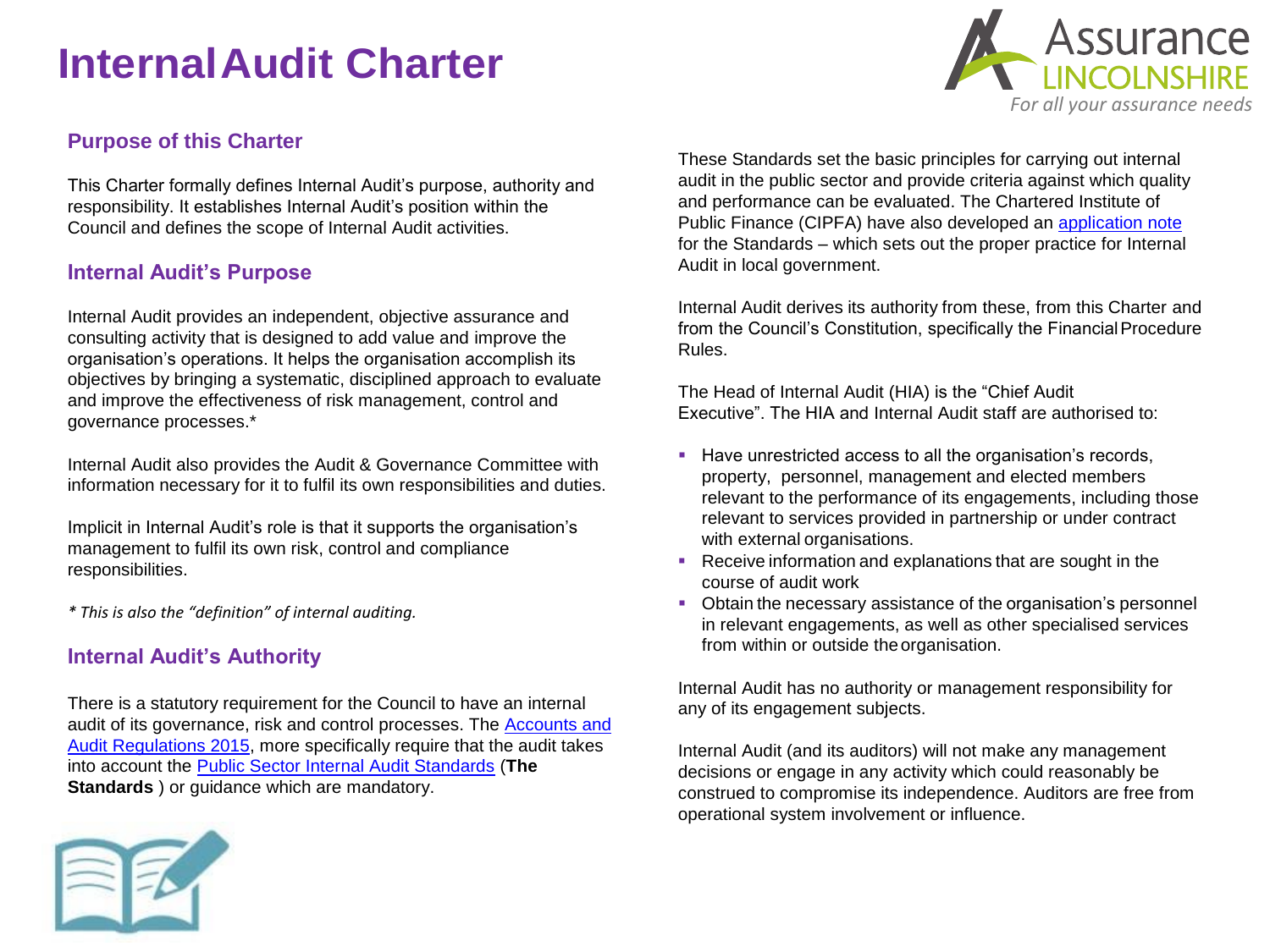# **Internal Audit's Responsibility**

The Head of Internal Audit is responsible for all aspects of Internal Audit activity, including strategy, planning, performance, quality and reporting.

For each Authority, the Head of Internal Audit will:

## **Strategy**

- **Develop and maintain an Internal Audit Strategy.**
- Review the Internal Audit Strategy at least annually with management and Audit & Governance Committee.

## Planning

- **Develop and maintain a risk based Internal Audit Plan.**
- **Engage with management and consider the organisation's strategic** and operational objectives and related risks in the development of the Internal Audit Plan.
- Review the Internal Audit Plan periodically with management to reflect changes in the risk environment and these changes are approved when significant.
- **Present the Internal Audit Plan, including updates, to the Audit** & Governance Committee for periodic review and approval.
- Agree an Internal Audit budget sufficient to fulfil the requirements of this Charter, the Internal Audit Strategy, and the Internal Audit Plan.
- The Internal Audit budget is reported to the Cabinet and Full Council for approval annually as part of the Council's overall budget. The Head of Internal Audit will draw to the attention of the Chief Executive, Section 151 Officer and the Audit & Governance Committee any resourcing issues that potentially impact on the effectiveness of the Internal Auditfunction.
- Coordinate with and (where relevant) provide oversight of other control, monitoring and assurance functions, including Risk Management and external audit.
- Consider the scope of work of the external auditors (and other assurance providers) for the purpose of providing optimal audit coverage to the organisation.

The Head of Internal Audit should be consulted about significant proposed changes to the internal control system and the implementation of new systems so that advice can be provided on the standards of controls to be applied. This need not prejudice the audit objectivity when reviewing systems at a later date.

In developing the Internal Audit Plan we also take account of the Council's assurance framework – using the Three Lines of Assurance (see below) which is obtained through our Combined Assurance work.

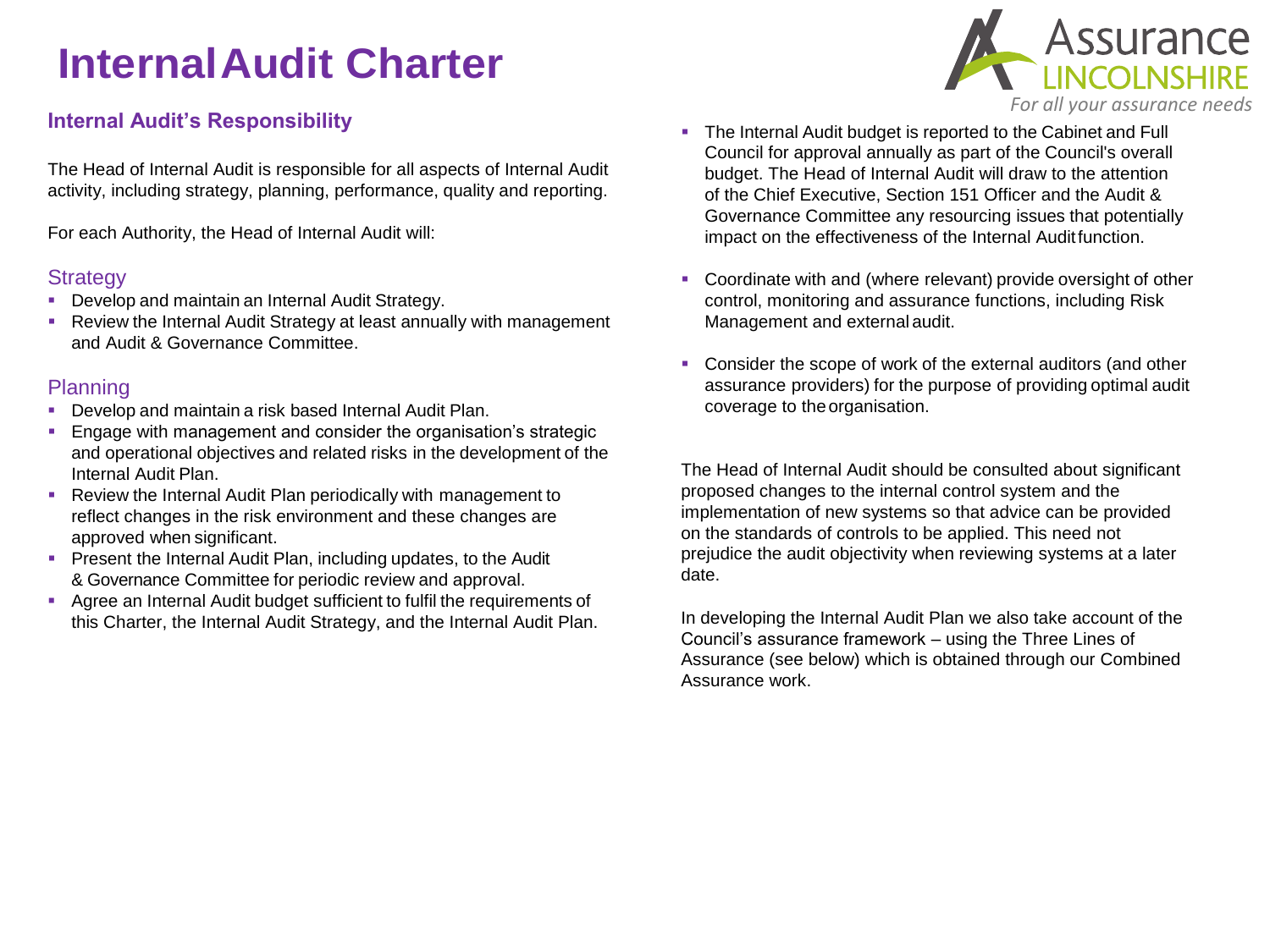

## How do we assure ourselves about how the council is run?

#### Management

Accountable for delivery



Speaking to senior and operational managers who have the day to day responsibility for managing and controlling their service activities.

Working with corporate functions and using other third party inspections to provide information on performance, successful delivery and organisational learning.

Using the outcome of internal audit work to provide independent insight and assurance opinions.

Considering other information and business intelligence that feed into and has potential to impact on assurance

# **Performance**

- Implement and deliver the risk based Internal Audit Plan.
- Maintain professional resources with sufficient knowledge, skills and experience to meet the requirements of this Charter, the Internal Audit Strategy and the Internal Audit Plan.
- **Allocate and manage resources to accomplish Internal Audit** engagement objectives.
- **Establish and maintain appropriate internal auditing** procedures incorporating best practice approaches and techniques.
- **Monitor delivery of the Internal Audit Plan using appropriate** performance indicators.
- Hold regular senior management / statutory officer liaison meetings.

# **Quality**

- **Establish a Quality Assurance Framework to:** 
	- $\checkmark$  provide a system for monitoring and evaluating our effectiveness and conformance with the**Standards**.
	- $\checkmark$  ensure continuous improvement within the Internal Audit service.
	- $\checkmark$  ensure compliance with professional Standards, Code of Ethics and Council Codes of Conduct.
	- $\checkmark$  meet client expectations / demonstrate our importance to the business.
	- $\checkmark$  facilitate the Head of Internal Audit's statement on conformance with the International Standards for the Professional Practice of Internal Auditing.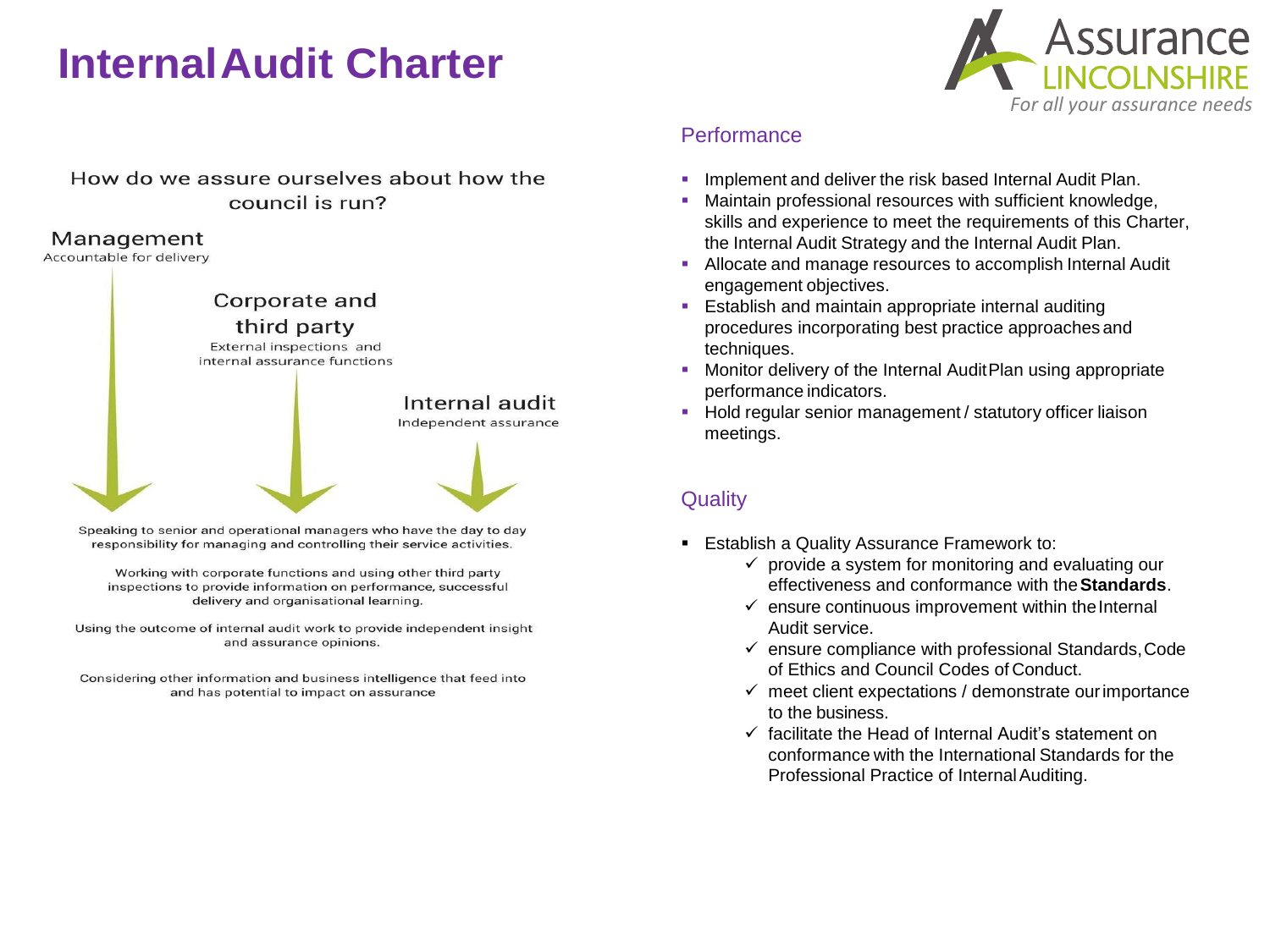- **Undertake an annual assessment of the service and its** compliance with the UK PublicSector Internal Audit Standards (the **Standards**) – with this assessment being undertaken through an external assessment at least every five years by a suitably qualified, independentassessor.
- Obtain regular feedback on the quality and impact of our work (added value).

The **Standards** are principles-focused and consist of basic requirements for the professional practice of internal auditing and for evaluating the effectiveness of performance. The ten **Core Principles** set out what we must do to be considered effective – all principles must be present and operating effectively to achieve our mission, they are:-

- 1 demonstrates integrity.
- 2 demonstrates competence and due professionalcare.
- 3 is objective and free from undue influence (independent).
- 4 aligns with the strategies, objectives and risks ofthe organisation.
- 5 is appropriately positioned and adequatelyresourced.
- 6 demonstrates quality and continuous improvement.
- 7 communicates effectively.
- 8 provides risk based assurance.
- 9 is insightful, proactive and future focused.
- 10 promotes organisational improvement

# **Reporting**

**In Itsue a report to management at the conclusion of each** engagement to confirm the results of the engagement and the timetable for the completion of agreed management actions to be taken.

- **Provide periodic reports to management and the Audit &** Governance Committee summarising Internal Audit activities and the results of Internal Audit engagements.
- **Provide periodic reports to management and the Audit &** Governance Committee on the status of agreed management actions taken in response to Internal Audit engagements.
- Report annually to the Audit & Governance Committee and management on Internal Audit performance against goals and objectives including an annual assurance opinion on governance, risk and control. This will also help inform the Council's Annual Governance Statement.
- **Report as needed to the Audit & Governance Committee on** management, resource, or budgetary impediments to the fulfilment of this Charter, the Internal Audit Strategy, or the Internal Audit Plan.
- **Inform the Audit & Governance Committee of emerging trends** and practices in internal auditing.
- **Provide results of the annual review on the effectiveness of** internal audit (including outcomes of its Quality Assurance and Improvement Programme to both management and the Audit & Governance Committee. This will include a statement on the organisational independence of Internal Audit and conformance with the Code of Ethics. Any significant non-conformance must be included in the Annual GovernanceStatement.
- The Head of Internal Audit will meet informally in private with members of the Audit & Governance Committee or the Committee as a whole as required.
- Report as necessary any significant risk exposures andcontrol issues, including fraud risks, governance issues, and other matters requiring the attention of, or requested by, the Audit & Governance Committee or any response to risk by management that may be unacceptable to the organisation.

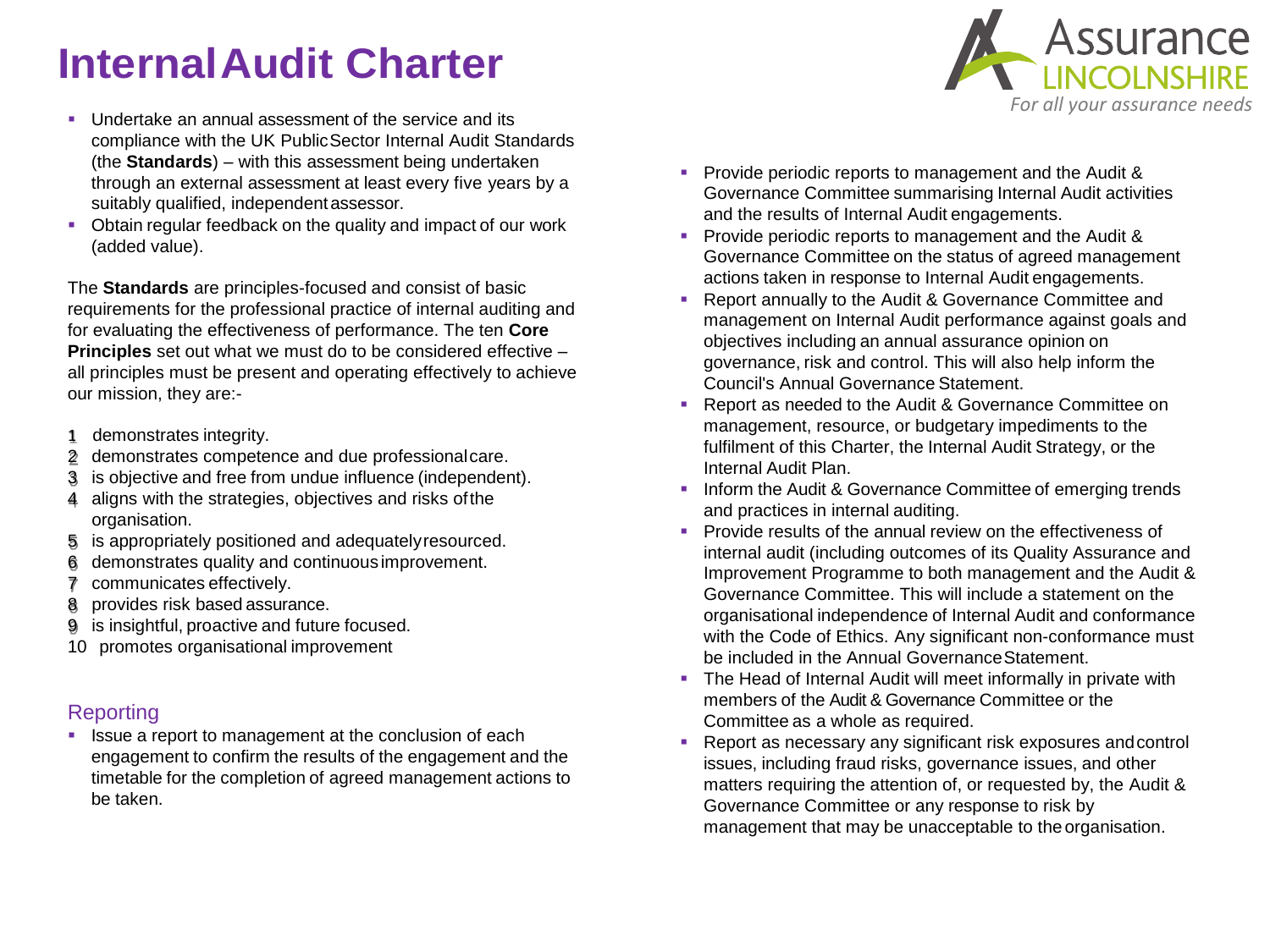## **Internal Audit's Scope**

The scope of Internal Audit activities includes all activities conducted by the organisation - the entire control environment including those services provided in partnership or under contract with external organisations. There are no restrictions.

The Internal Audit Plan identifies those activities that have been identified as the subject of specific Internal Audit engagements.

**Assurance engagements** involve the objective assessment of evidence to provide an independent opinion or conclusions regarding an entity, operation, function, process, system or other subject matter. The nature and scope of the assurance engagement are **determined by Internal Audit**.

**Consulting engagements** are advisory in nature and are generally performed at the **specific request of management**. The nature and scope of consulting engagement are subject **to agreement with management** and should assist management in meeting the objectives of the organisation without undermining the key principles of independence and objectivity. Internal Audit should not assume management responsibility.

The Head of Internal Audit will assist with the implementation of the Council's Counter Fraud Policy/Strategy and the investigation of fraud and irregularities in line with policy/strategy and the Constitution. The Head of Internal Audit must be notified of all suspected or detected fraud, corruption or impropriety.

Consultancy engagements should only be performed where resources and skills exist and should focus on governance, risk and control – supporting the Head of Internal Audit's annual opinion. They **should not**  replace assurance engagements.



The Head of Internal Audit cannot give total assurance that control weaknesses or irregularities do not exist. Managers are fully responsible for the quality of internal control within their area of accountability. They should ensure that appropriate and adequate risk management, control systems, accounting records, financial processes and governance arrangements exist (the control environment), without depending on internal audit activity to identify weaknesses or control failures.

# **Independence and Internal Audit's Position within the organisation**

To provide for Internal Audit's independence, the Head of Internal Audit reports directly to the Audit & Governance Committee (The Board), the Senior Management Team and the Chief Executive.

Internal Audit also supports the Chief Finance Officer, Monitoring Officer and the Head of Paid Service discharge statutory responsibilities including those responsibilities set out in the Constitution.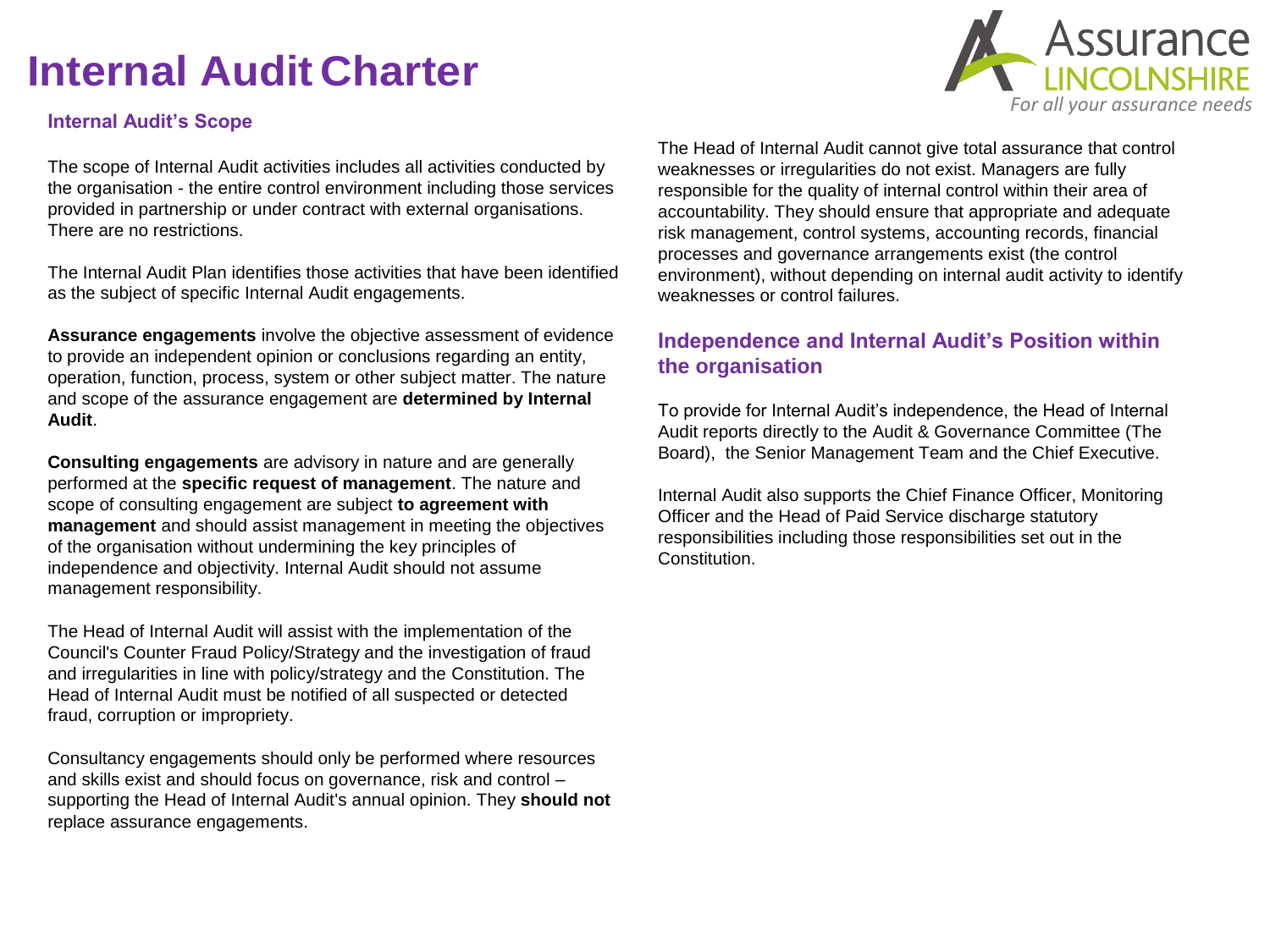

The Head of Internal Audit has free and full access to the Chair of the Audit & Governance Committee.

The Head of Internal Audit is employed by Lincolnshire County Council.

The appointment or removal of the Head of Internal Audit will be performed in accordance with established procedures.

The Internal Audit service will have an impartial, unbiased attitude and will avoid conflicts of interest.

If the independence or objectivity of the Internal Audit service is impaired, details of the impairment should be disclosed to either the Section 151 Officer, or the Chair of the Audit & Governance Committee, or both dependent upon the nature of the impairment.

The Internal Audit service is not authorised to perform any operational duties for the organisation; initiate or approve accounting transactions external to the Internal Audit service; or direct the activities of any organisation employee not employed by the Internal Auditing service, except to the extent such employees have been appropriately assigned to the service or to otherwise assist the Internal Auditor.

Constructive working relationships make it more likely that Internal Audit work will be accepted and acted upon – although the Internal Auditor does not allow their objectivity or impartiality to be impaired.

# **Audit & Governance Committee**

The Audit & Governance Committee is a key component of the Council's governance framework providing an independent and high-level focus on the audit, assurance and reporting arrangements that underpin good governance and financial standards. It provides independent assurance to the Council members of the adequacy of the risk management framework, the internal control environment and the integrity of the financial reporting and annual governance processes. It oversees internal audit and external audit, helping to ensure efficient and effective assurance arrangements are in place.

For the purposes of the UK Public Sector Internal Audit Standards the Audit & Governance Committee performs the role of the 'Board'. The Audit & Governance Committee complies with CIPFA best practice standards through their terms of reference and work programme.

The Audit & Governance Committee will:

- **Approve the Internal Audit Charter.**
- Approve the risk-based Internal AuditPlan.
- **Receive reports from the Head of Internal Audit on** Internal Audit activity's performance relative to its plan and other matters.